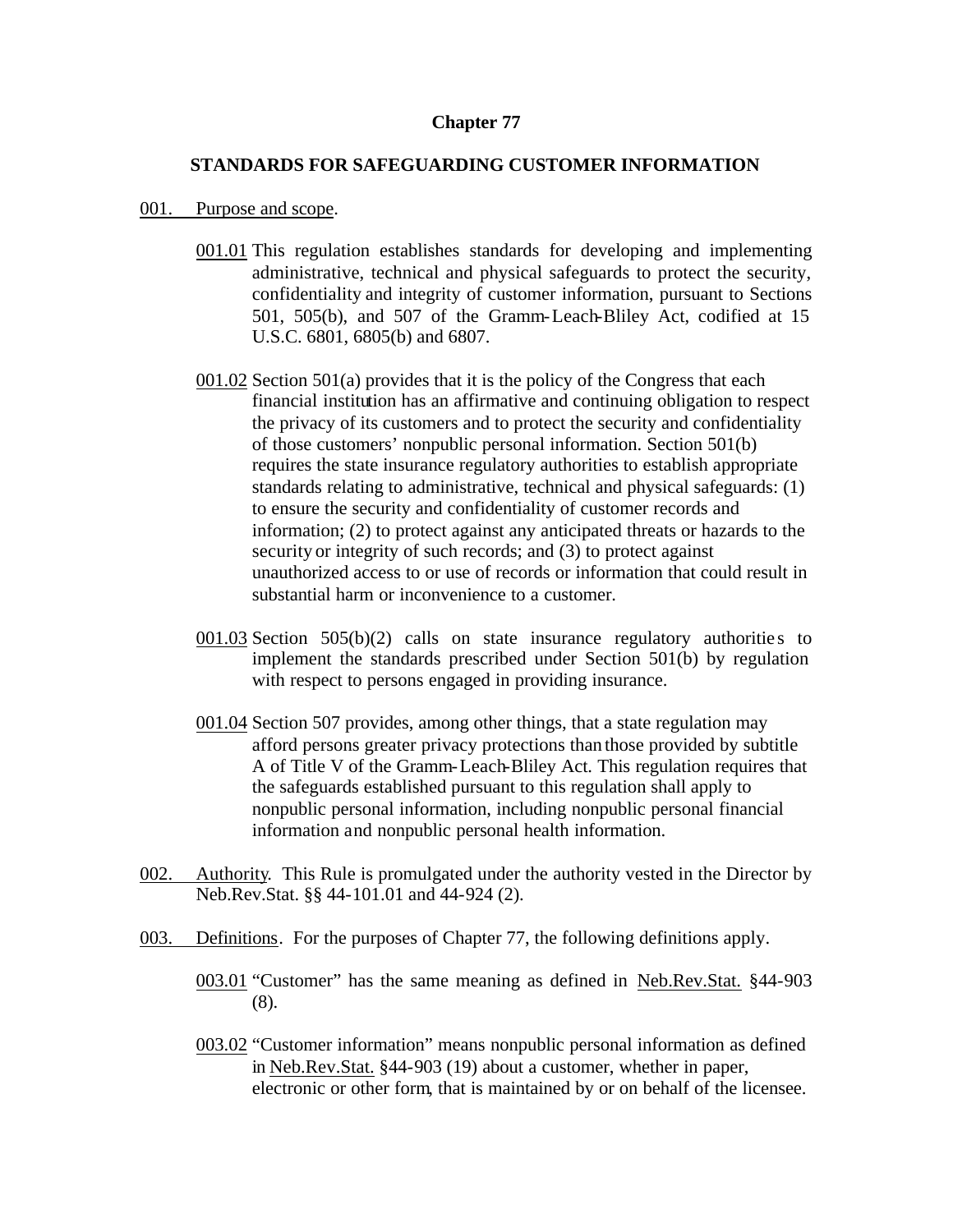- 003.03 "Customer information systems" means the electronic or physical methods used to access, collect, store, use, transmit, protect or dispose of customer information.
- 003.04 "Licensee" means a licensee as that term is defined in Neb.Rev.Stat. §44- 903 (17), except that "licensee" shall not include: a purchasing group; or an unauthorized insurer in regard to the excess line business conducted pursuant to the Surplus Lines Insurance Act.
- 003.05 "Service provider" means a person that maintains, processes or otherwise is permitted access to customer information through its provision of services directly to the licensee.
- 004. Information Security Program. Each licensee shall implement a comprehensive written information security program that includes administrative, technical and physical safeguards for the protection of customer information. The administrative, technical and physical safeguards included in the information security program shall be appropriate to the size and complexity of the licensee and the nature and scope of its activities.
- 005. Objectives of Information Security Program. A licensee's information security program shall be designed to:
	- 005.01 Ensure the security and confidentiality of customer information.
	- 005.02 Protect against any anticipated threats or hazards to the security or integrity of the information; and
	- 005.03 Protect against unauthorized access to or use of the information that could result in substantial harm or inconvenience to any customer.
- 006. Examples of Methods of Development and Implementation. The actions and procedures described in Sections 007 through 010 of this regulation are examples of methods of implementation of the requirements of Sections 004 and 005 of this regulation. These examples are non-exclusive illustration of actions and procedures that licensees may follow to implement Sections 004 and 005 of this regulation.
- 007. Assess Risk. The licensee:
	- 007.01 Identifies reasonably foreseeable internal or external threats that could result in unauthorized disclosure, misuse, alteration or destruction of customer information or customer information systems;
	- 007.02 Assesses the likelihood and potential damage of these threats, taking into